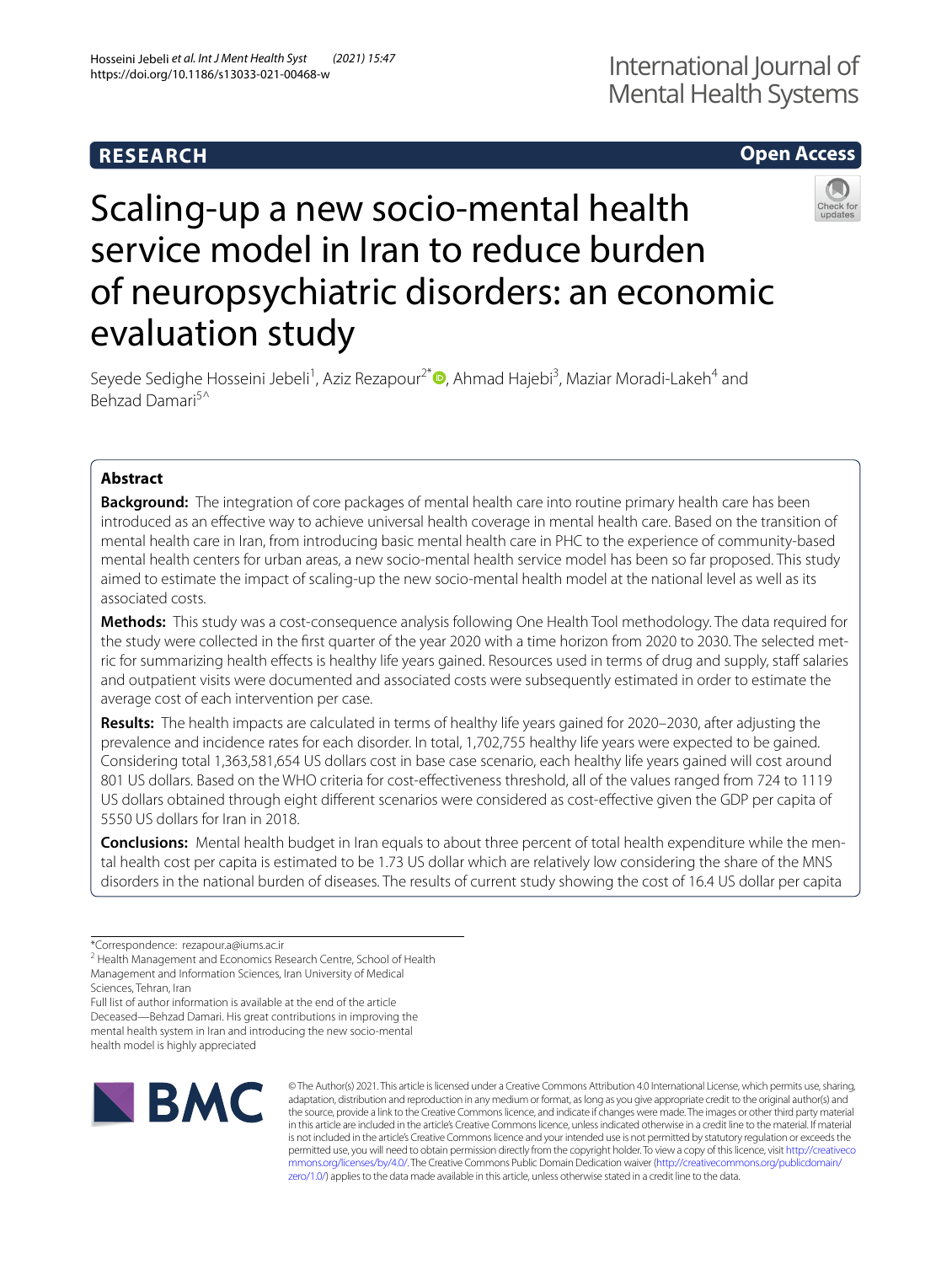for scaling up this comprehensive mental health service model can convince high-level policy-makers to increase the share of mental health budget accordingly. The present study demonstrated that the cost in this new socio-mental services model is not substantial compared with GDP per capita of Iran.

**Keywords:** Mental health, Economic evaluation, Universal health coverage

# **Introduction**

Mental health is regarded as an integral part of an individual's capacity to lead a fulflling life. Disturbances of a person's mental well-being can thus adversely compromise this capacity as well as choices made in this respect, resulting not only in diminished functioning at individual level but also broader welfare losses for households and society [[1\]](#page-10-0).

Although efective interventions have been thus far introduced and afordable methods for their delivery have been shown to work, scaling-up the quality of mental health services has not occurred in most countries. Accordingly, mental health care should be included as an essential component of universal health coverage (UHC) and even fully integrated into global response to other health priorities whereas access to quality of care and fnancial risk protection is ensured [\[2](#page-10-1)].

To note, depression and anxiety are also responsible for more than 10% of the global burden of disease (GBD) and cost \$1 trillion every year in terms of lost productivity. This is accordingly a significant cost with regard to the years of (healthy) life lost (YLL) and the existing situation makes life much harder for the most vulnerable people in the world. Three quarters of the mental health disease burden is observed in low-to-middle-income countries (LMICs), and governments and households—those least able to aford it—bear the burden of mental health care  $costs [3]$  $costs [3]$ .

Current coverage of essential mental health care services in LMICs is very limited. Resources made available by governments for provision of community-based and person-centered mental health care services are often very modest. The resources that are made available are also typically directed towards more specialized and institutional services, which are not easily accessible. Without appropriate access to decent services and adequate protection, individuals with mental disorders and their families are correspondingly facing a difficult choice, namely, paying out of pocket for treatments of variable and sometimes poor quality or going without treatments altogether [\[4](#page-10-3)].

The economic consequences of low investments in mental health are staggering, with an estimated loss of US \$16 trillion to the global economy due to mental disorders (for the period: 2010–2030), driven in part by the early age of onset and loss of productivity across the life course. In 2011, the Grand Challenges in Global Mental Health initiative led by the United States (US) National Institute of Mental Health (NIMH) prioritized implementation research questions to reduce treatment gaps for mental disorders. The first priority identified was the integration of core packages of mental health care services into routine primary health care (PHC) ones [[2\]](#page-10-1).

Addressing the large and growing burden of mental, neurological, and substance use (MNS) disorders at the population level via scaled-up implementation of evidence-based treatment and prevention has been repeatedly essential over the past decade, and it can be expected to place new resource demands on the health systems of LMICs [\[4](#page-10-3)].

In Iran, about three percent of health care expenditure is allocated to mental health  $[5]$  $[5]$ . There are 20 mental health workers per 100,000 Iranians as for 2017 which has a signifcant increase compared to 11 per 100,000 population in 2011. The breakdown according to profession is as follows: psychiatrists (2.2 per 100,000), child psychiatrists (0.15 per 100,000), other medical doctors, not specialized in psychiatry (0.63 per 100,000), nurses (9.45 per 100,000), psychologists (5.17 per 100,000), social workers (1.51 per 100,000), occupational therapists (1.01 per 100,000) and speech therapist (0.63 per 100,000). Nearly 5192 in 100,000 of the general population visit outpatient facilities, mostly community-based facilities, while there are about 28.5 beds per 100,000 populations, in various settings including community-based facilities and hospitals  $[6]$  $[6]$ .

Based on the transition of mental health care in Iran within about 2 decades, from introducing basic mental health care in PHC to the experience of communitybased mental health centers (CMHC) for urban areas [\[7](#page-10-6)], a new socio-mental health service model, with two basic and advanced service strata, has been so far proposed. The given model has been piloted in eight cities in this country over the last 5 years.

The first mental health program was piloted from 1992 to 1994 and after more than two decades, it now covers 18 million (82.8%) rural residents and 10 million (21.7%) citizens in urban areas. The program mainly addressed severe mental health disorders, epilepsy, and mental retardation. While it has been proven successful for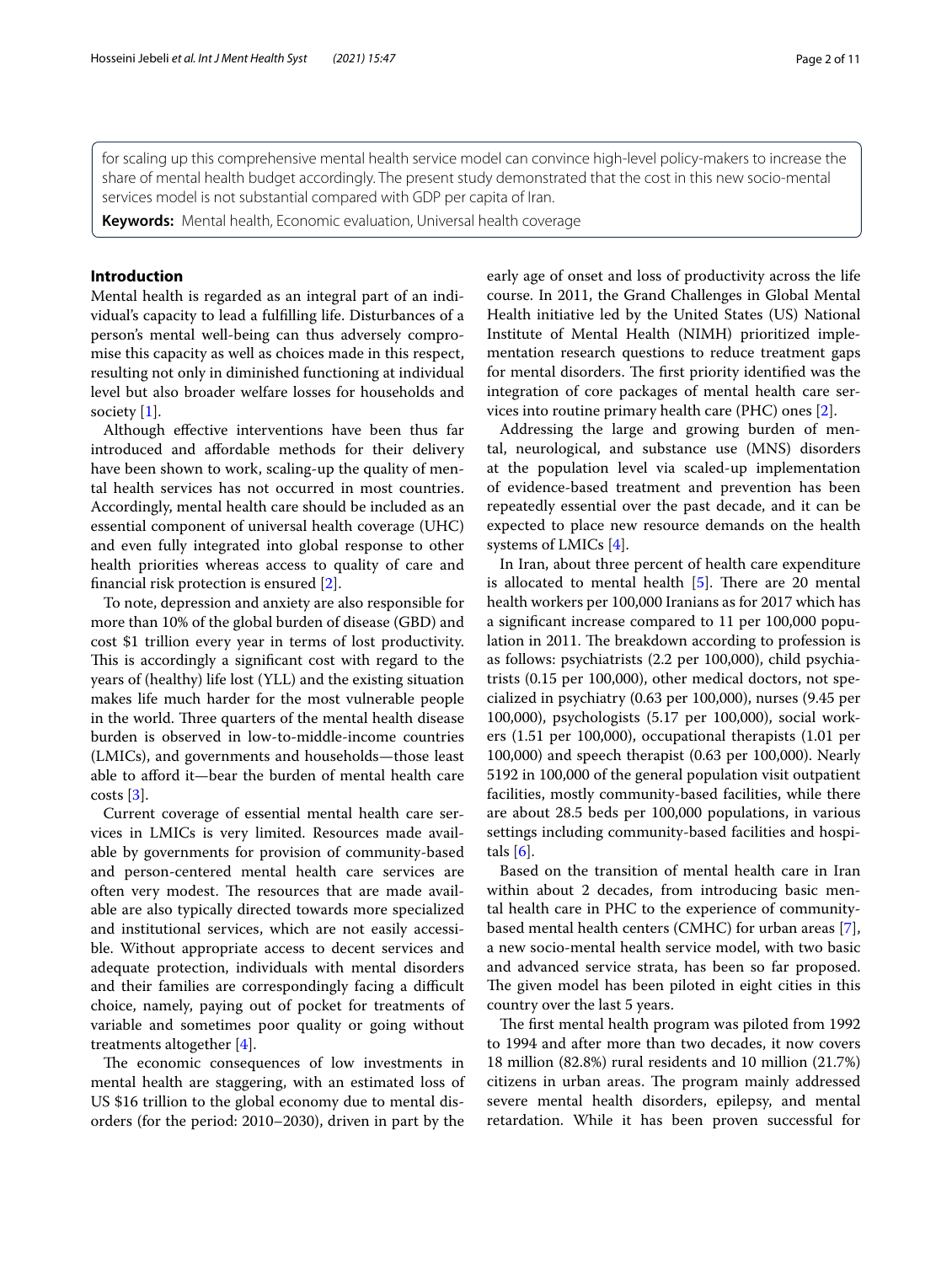villages, this program is not sufficient for those residing in urban areas. In response to the need of urban dwellers, the structure of CMHC for urban areas was designed to target those with neurotic disorders including depression and anxiety as well as severe mental disorders such as schizophrenia, bipolar disorder, and suicide attempts [[8\]](#page-10-7).

The new socio-mental health service model is thus comprised of two levels of health services, i.e., basic and advanced mental health services. The basic level services include public education on the basics of socio-mental health skills and screening. At this level, cases with target mental conditions are recognized by community health workers and then referred to mental health specialists for further evaluations and interventions. Using an inter-sectorial approach, patients in need of social services should be referred to a relevant service provided by other organizations in order to strengthen their social support [[8\]](#page-10-7).

The advanced socio-mental health services take account of facilities for mental and social emergencies and provide treatments for referrals from level one. Such services should be delivered by a collaborative care team comprised of psychologists, clinical psychiatrists, etc. at the integrated mental health settings such as PHC health centers, CMHCs, and hospitals [\[8](#page-10-7)].

Accordingly, scaling-up mental health services in a successful manner involves putting a range of human, physical, and other resource inputs together in order to deliver interventions and services capable of improving mental health status and related outcomes. In view of that, an essential element of evidence-based mental health service planning and scaling-up is related to an assessment of what resources are required for delivering of services to populations in need and meeting program goals [[9\]](#page-10-8).

Therefore, this study aimed to estimate the impact of scaling-up the new socio-mental health model at the national level as well as its associated costs to make an investment case to be considered by policy-makers for further evidence-based policy-making. The perspective chosen for this study is healthcare system, specifcally ministry of health which responsible for providing mental health services through primary healthcare settings and hospitals. While healthcare perspective provides a straightforward analysis of costs and health gains for policy makers, the societal view can capture both costs and impacts in a comprehensive scale which will be more convincing once the evidence is use for budget negotiation at national level. Although, considering social costs is often in favor of cost-efectiveness of mental health interventions [[10](#page-10-9)], the societal perspective has not been taken into account as the OHT methodology does not provide technical capacity for such estimation.

# **Methodology**

# **Study design and tools**

This study was a cost-effectiveness analysis to examine the expected health gains of scaling-up certain interventions as well as their costs to reduce the burden of mental disorders in diferent groups of patients sufering from anxiety, depression, bipolar disorder, and epilepsy in Iran. The scaling-up scenario was thus tested against the no scaling-up scenario with the existing level of care offered in the system. The data required for the study were collected in the frst quarter of the year 2020 and the time horizon was a 10-year period from 2020 to 2030. Although the amount of services provided in the private sector is considerable and provides 75% of outpatient services  $[11]$  $[11]$ , in this study we assumed ministry of health as the single provider in order to restrict the scope of research and gather high quality data to make precise estimations. It was therefore assumed that all the services were being provided by the government within the facilities of the Ministry of Health and Medical Education (MOHME) and the analysis was fulflled based on its perspective.

# **One health tool module on MNS disorders**

The OneHealth Tool (OHT), a software tool developed by the international costing experts from the World Health Organization (WHO) and other United Nations (UN) agencies, was employed to start this study. The mental health module of the OHT was accordingly developed in order to ensure that the national mental health development plans have been carried out within a framework of assessment of overall health system capacity and to take fnancial sustainability and outcomes-based planning into account [[12\]](#page-10-11).

# **Research planning**

Consulting with three main national planners at the Department of Mental Health in the MOHME who are in charge of this program, priority MNS disorders including major depression, anxiety, bipolar disorder, and epilepsy were selected.

The main criteria to select these interventions include: (1) Provision of care within the centers afliated by ministry of health: for instance, the drug abuse treatment was excluded as the services are mainly provided in other sectors; (2) Burden of diseases: as refected in the introduction, these disorders are among most prevalent ones in national and global level; and (3) The inclusion of the interventions in OHT impact module: Since not all of the interventions are included in this module to estimate health impacts, we checked the available interventions and excluded ones which are not provided in impact modules and fnalized eight interventions.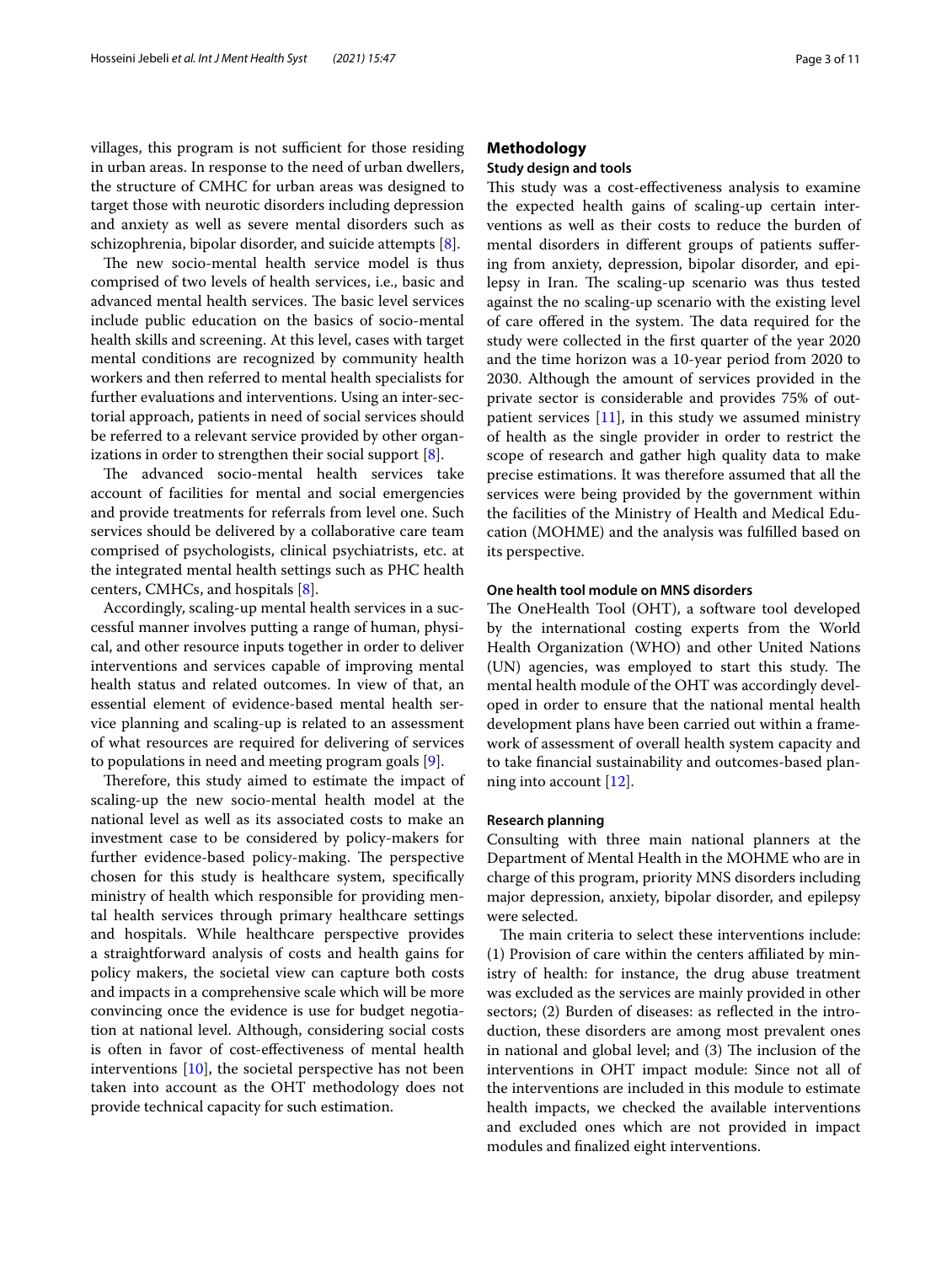It is noteworthy that these interventions are recommended in WHO Mental Health Gap Action Program (mhGAP) guideline  $[13]$  $[13]$  as standard and effective interventions. So, their efectiveness is proved through RCTs and Systematic reviews which are formulated in the OHT to estimate the health impacts. Although national estimation of efectiveness would better describe the situation but it hasn't been in the scope of this study to estimate these measures and no national studies were available. Therefore, we relied on the global and regional evidence of efectiveness in the OHT.

Moreover, appropriate mental health care packages and scenarios, current and target coverage levels for specifc intervention strategies, and scaling-up period were identifed through consultations with the expert group of national planners and program managers.

For clinical-level consideration of resource use profles for diferent disorders and interventions, unit costs and prices for health care services and commodities (such as those for staff salaries, outpatient visits, and psychotropic medications), one of the pilot sites (namely, the city of Oskoo in East Azerbaijan Province) was selected. This new service model was initially implemented in three cities [\[14](#page-10-13)]. Although a formal evaluation was not performed to compare the process in these three pilot sites, based on the regular observations, national managers of the program believe that Oskoo is the best practice to the program, benefting from excellent documentation and assessments. To collect these data inputs, the research team, working with local team members and other national staf, identifed and utilized local data sources and visited the site in a 3-day tour. The data checklist adapted from the study by Chisholm [\[12\]](#page-10-11) was also modifed and used in order to facilitate and document the process of data contextualization.

# **Data contextualization** *Health impacts*

The selected metric for summarizing health effects at the population level is (healthy) life years (LYs) gained [equivalent to disability-adjusted life years (DALYs) averted], where one DALY could be thought of as one YLL. (Healthy) LYs is also computed with reference to country-specifc life tables that have been already built into the model, and refect the combined time spent by the population in a particular state of health with a known degree (or free) of disability. Disability levels were drawn from the GBD 2010 study [[15\]](#page-10-14). Implementing or scaling-up an efective intervention in the population was thus modeled to reduce the time spent in a disabling state, either by reducing prevalence (e.g., by decreasing the number of new cases or increasing the remission rate), or by improving the level of functioning in people with the condition in question [[12](#page-10-11)].

#### *Epidemiology*

Iran has a history in mental health surveys and it is therefore possible to make use of high-quality epidemiological data from the national surveys [\[16–](#page-10-15)[18\]](#page-10-16). However, to meet age-stratifed data sheets of the OHT on the prevalence and incidence rates for all disorders, the 2017 GBD estimates available in GBD result tool [\(http://](http://ghdx.healthdata.org/gbd-results-tool) [ghdx.healthdata.org/gbd-results-tool](http://ghdx.healthdata.org/gbd-results-tool)) were used. The prevalence and incidence rates were extracted for the four disorders including depression, anxiety, bipolar and epilepsy and the data were sorted for male and female in 17 age groups. Then, to meet the OHT requirements for data entry, these rates were modifed to cases per 1,000 population.

#### *Estimating resources, costs, and coverage levels*

The key categories of health service costs in the OHT included drug and supply costs (e.g., daily dose of a generically produced frst-line anti-psychotic or anti-epileptic medication), costs of response to ambulatory contacts by mental health or general health workers (such as psychologists, counselors, and community health workers), and costs of hospital-based outpatient/inpatient care services. In addition, program-level resource needs were identifed, including overall program management and administration as well as training [\[12](#page-10-11)].

## *Intervention costing*

Resources used in terms of drug and supply, staff salaries, and outpatient visits were documented through feld visits to the pilot site and the associated costs were subsequently estimated based on accounting documents available in the program management office in order to estimate the average cost of each intervention per case.

As described in the introduction of the new care model, basic package of care (e.g., basic psychosocial treatment plus medication therapy of moderate cases of anxiety/depression) were being provided in health care facilities and severe cases of those disorders in addition to all bipolar cases could be referred to the CMHCs for intensive care and social support. It is noteworthy that the WHO mhGAP guideline was practiced with slight changes in real time spent and availability of recommended drugs in the whole system of integrated mental health care in PHC.

All three levels of care [health care facility, CMHC, and general hospital (psychiatric ward)] were accordingly visited and all staf including community health workers, socio-mental health experts, general practitioners, psychologists, psychiatrists, and social workers were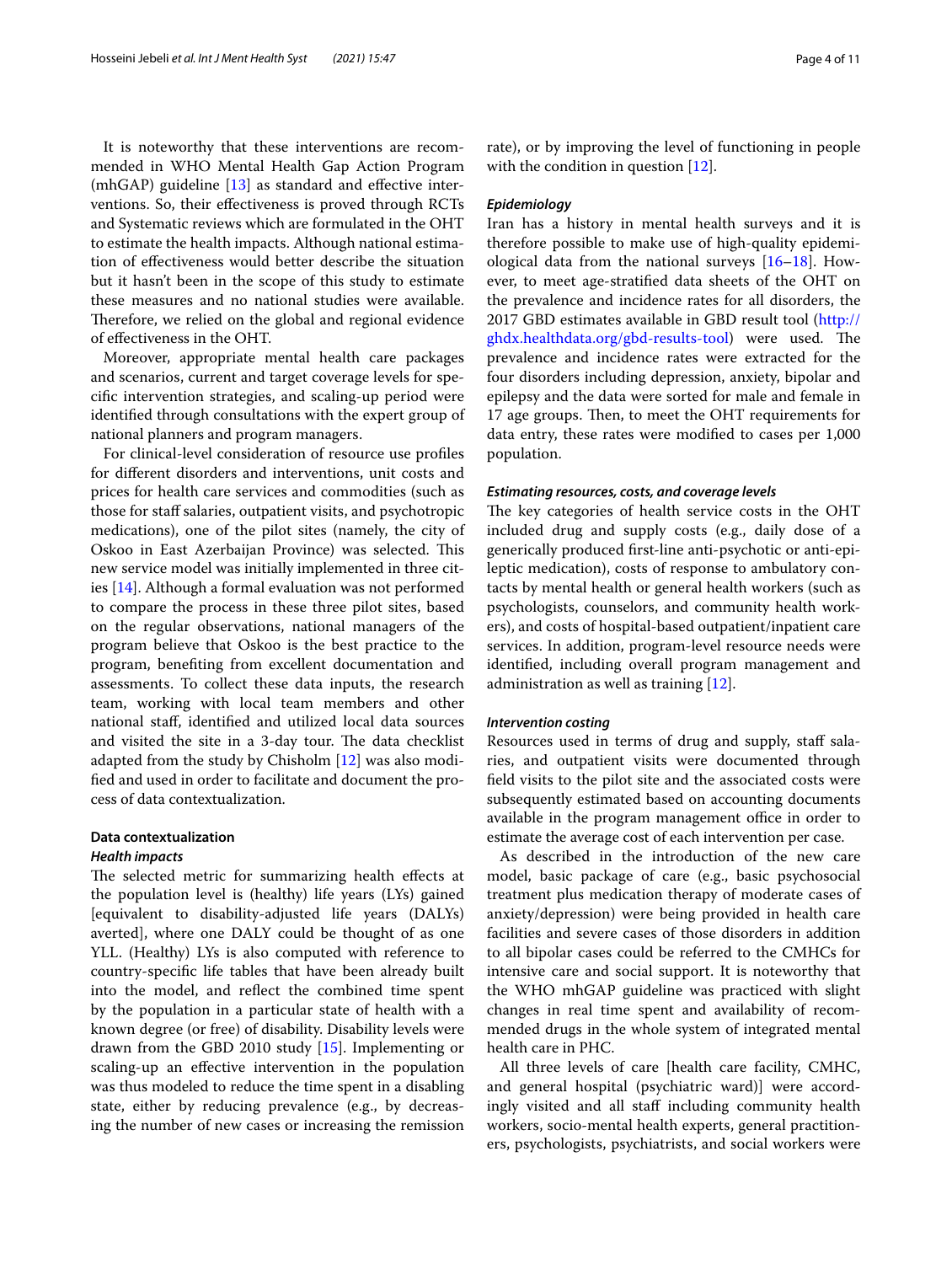interviewed in order to identify activities and estimate time spent for each patient and intervention. The drug and supply list used for each intervention was also documented and the price list was acquired from the health information system (HIS) of the hospital with a particular focus on most-prescribed medications available in the primary care setting. It should be noted that drug and supply prices have the same tarifs across the country in public hospitals and the PHC network.

#### *Program costing*

Program specifc costs concern the cost incurred at the national and provincial level to manage and supervise the program. Information on the program-specifc staf required for scaling-up were obtained from background strategic documents of the program available at the Department of Mental Health including a unit cost study of new socio-mental program, so-called SERAJ, in the year 2018 [\[19](#page-10-17)]. In order to estimate the cost of supervision and auditory visits as well as necessary trainings, the district managers were interviewed in the feld visit and costing parameters including transportation, trainings and allowances to take part in missions were identifed.

### *Total cost*

The total costs of scaling-up an intervention in a given year for a country was thus derived by multiplying resource use needs by their respective unit costs to give an average cost per case. It was then multiplied by the total number of cases, expected to receive a particular intervention (given by the prevalence of the disorder multiplied by the rate of treatment coverage of specifc intervention strategies in the population), that is, total  $cost = population \times prevalence$  rate  $\times coverage \times treat$ ment cost per case  $[12]$ . To estimate the costs, the expected infation rate for the period: 2020–2030 was applied using extrapolation based on the actual infation rates for 2010–2019. Since all the costs were calculated in Iranian Rial (IRR), to convert the costs in US \$, the exchange rate for the study period was estimated through extrapolation based on the UN exchange rates for the past 10 years.

## *Coverage*

In order to estimate present and future coverage levels, we have conducted three rounds of panel discussions with three national policy makers and three provincial managers who have been in charge of this program at national and district levels. The first panel was conducted at the beginning of the research, the second one was just at the early beginning of data collection and the last one during the fled visit in the pilot site. All the estimations of coverage were made based on the population covered in each area and expected coverage in the future based on the available budget. In order to make sure about coverage levels, we re-checked measures before and after feld visits and examined diferent scenarios.

The estimates of the baseline coverage were based on the coverage of health care facilities per population. Given the expected challenges of scaling-up the new model at the national level, a modest coverage target of 30–40% by 2030 was set for the intensive packages of care and 60–70% target coverage was considered for the basic package, which have already had 40% baseline coverage.

# *Assumptions*

In this study, the volume of services provided in the private sector was not estimated. It was assumed that all the services had been provided by the government within the facilities of MOHME. Besides the base case scenario which is provided below, we examined seven others scenarios in order to provide a sensivity analysis.

#### *Currencies reported*

At first, all the costing parameters were estimated in IRR (Iranian Rial) as local currency values were used in the context of ongoing policy dialogue, then all the cost values were converted into the US dollars for ease of interpretation and comparison. The exchange rate was captured from the UN exchange rates in June 2020 which equals to 194,881 IRR.

In addition, the fnal result of cost per each health life years were also reported in Intl dollars (PPP adjusted) to provide a more realistic view while the results are compared to that of diferent countries. In order to convert values to Intl dollars we used the cost conversion tool developed by Campbell Collaboration ([https://eppi.ioe.](https://eppi.ioe.ac.uk/costconversion/) [ac.uk/costconversion/\)](https://eppi.ioe.ac.uk/costconversion/). The underlying methods of this tool is provided in the paper published in the journal Evidence and Policy [[20\]](#page-10-18).

# **Results**

After consulting the national managers of the program, the baseline coverage levels (2020) as well as the target ones (2030), were defned for each of the interventions. Among diferent scaling-up patterns available in the tool including linear, S-shaped, front-loaded, and exponential, the front-loaded interpolation pattern, recommended for middle-income countries was chosen. Front loaded interpolation is basically applying a calculation pattern to refect an assumption that scaleup happens relatively quickly (in the frst years of the projection) and then coverage increases slow down. We tend to see this kind of pattern when the building blocks are in place to roll out a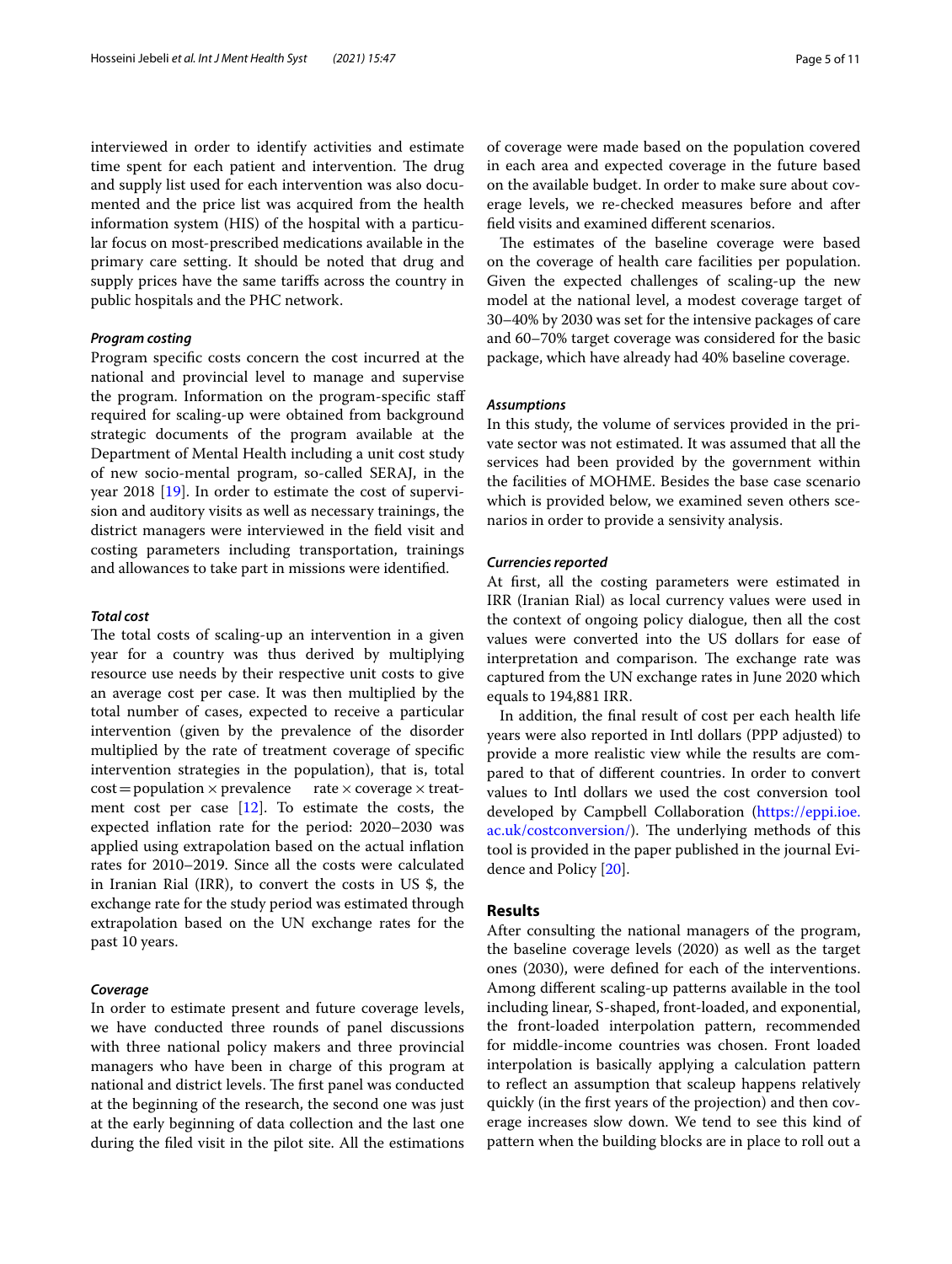| Hosseini Jebeli et al. Int J Ment Health Syst | (2021) 15:47 | Page 6 of 11 |
|-----------------------------------------------|--------------|--------------|
|                                               |              |              |

<span id="page-5-0"></span>

| Scale up period                                                                                                    | 2020            | 2021 | 2022 | 2023 | 2024 | 2025 | 2026 | 2027 | 2028 | 2029 | 2030            |
|--------------------------------------------------------------------------------------------------------------------|-----------------|------|------|------|------|------|------|------|------|------|-----------------|
| Anxiety disorders                                                                                                  |                 |      |      |      |      |      |      |      |      |      |                 |
| Basic psychosocial treatment and anti-depressant medication for anxiety disorders                                  | $\sqrt{4}$      | 43.9 | 47.5 | 50.9 | 54.1 | 57.1 | 59.9 | 62.6 | 65.2 | 67.7 | R               |
| Intensive psychosocial treatment and medication therapy for anxiety disorders                                      |                 | 12.6 | 173  | 20.4 | 22.6 | 24.4 | 25.8 | 27.1 | 28.2 | 29.1 | 20              |
| Depression                                                                                                         |                 |      |      |      |      |      |      |      |      |      |                 |
| Basic psychosocial treatment and anti-depressant medication of first episode cases                                 | $\Theta$        | 43.0 | 46.0 | 49.0 | 52.0 | 55.0 | 58.0 | 61.0 | 64.0 | 67.0 | 20              |
| Intensive psychosocial treatment and anti-depressant medication of first episode cases                             |                 | 3.9  | 6.8  | 9.7  | 12.6 | 15.5 | 184  | 21.3 | 24.2 | 27.1 | $\overline{30}$ |
| Intensive psychosocial treatment and anti-depressant medication of moderate-severe cases<br>on a maintenance basis |                 | 3.9  | 68   | 9.7  | 12.6 | 15.5 | 184  | 21.3 | 24.2 | 27.1 | $\approx$       |
| Bipolar disorder                                                                                                   |                 |      |      |      |      |      |      |      |      |      |                 |
| Intensive psychosocial intervention for bipolar disorder, plus mood-stabilizing medication                         |                 | 12.6 | 173  | 20.4 | 22.6 | 24.4 | 25.8 | 27.1 | 28.2 | 29.1 | $\overline{30}$ |
| Epilepsy                                                                                                           |                 |      |      |      |      |      |      |      |      |      |                 |
| Basic psychosocial support, advice, and follow-up, plus anti-epileptic medication                                  | $\overline{40}$ | 43.9 | 47.5 | 50.9 | 54.1 | 57.1 | 59.9 | 62.6 | 65.2 | 67.7 | 20              |
|                                                                                                                    |                 |      |      |      |      |      |      |      |      |      |                 |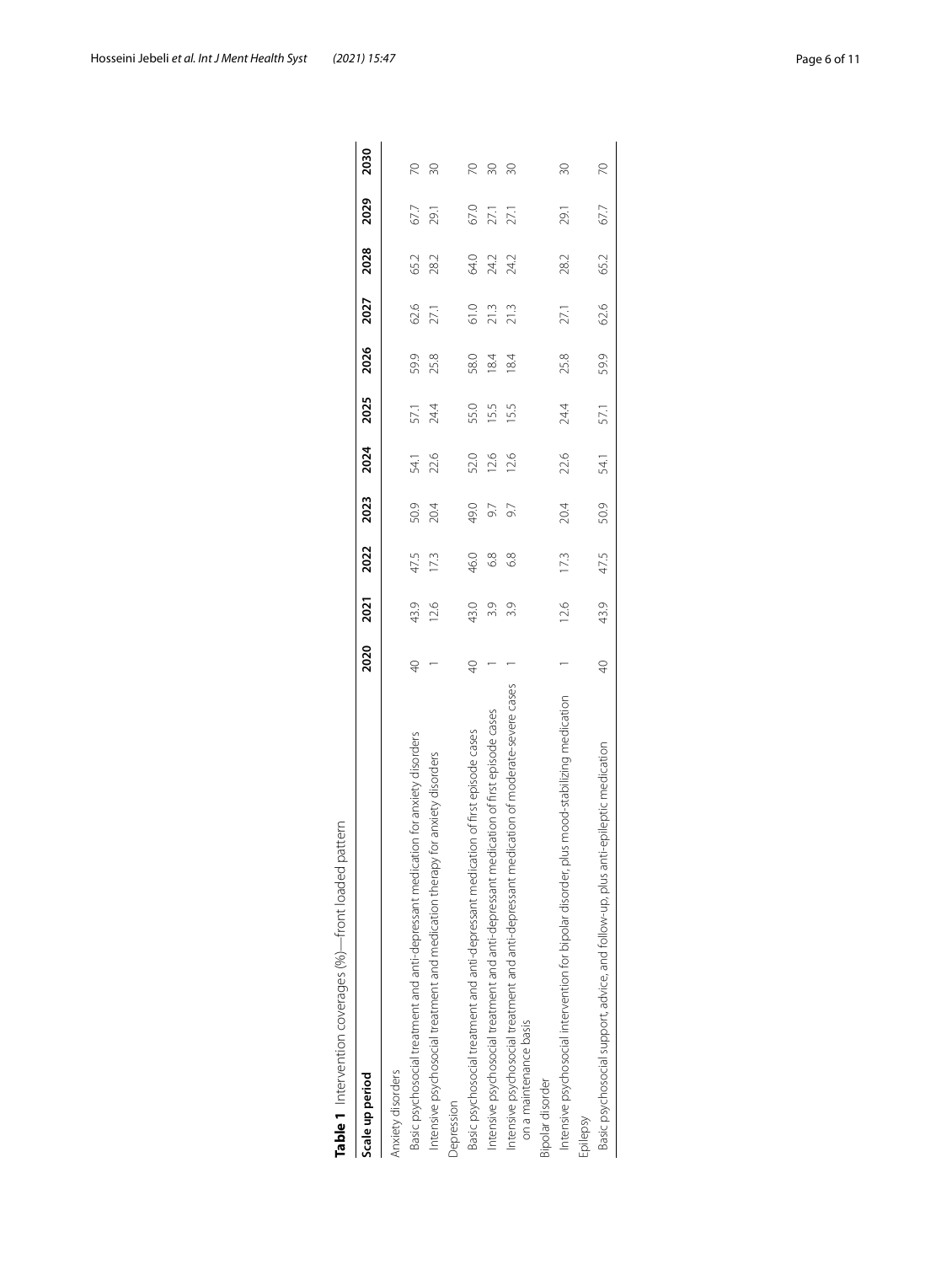<span id="page-6-0"></span>

| Table 2 Total costs        |             |                       |            |            |             |             |             |                                     |             |             |             |              |
|----------------------------|-------------|-----------------------|------------|------------|-------------|-------------|-------------|-------------------------------------|-------------|-------------|-------------|--------------|
|                            | <b>2020</b> | 2021                  | 2022       | 2023       | 2024        | 2025        | 2026        | 2027                                | 2028        | 2029        | 2030        | Total        |
| tervention costs 8,448,265 |             | 13,488,255 18,621,150 |            | 23,847,368 | 29,150,836  | 34,514,740  | 39,924,870  | 45,361,257                          | 50,808,697  | 56,257,325  | 61,698,157  | 382,120,919  |
| rogram costs               | 41,575      | 301,207               | 424,001    | 560,520    | 683,314     | 819,833     | 942,627     | 1,051,697                           | 1,162,739   | 1,269,838   | 1,378,908   | 8,736,258    |
| abor costs                 | 1,012,194   | 42,009,848            | 53,232,422 | 54,666,007 | 76,263,942  | 87,984,733  | 99,796,025  | 111,651,997                         | 123,519,471 | 135,378,198 | 147,209,639 | 972,724,477  |
| otal costs                 | \$9,602,034 | 55,799,310            | 72,277,573 | 89,073,895 | 106,098,092 | 123,319,306 | 140,663,522 | 158,064,951 175,490,907 192,905,361 |             |             | 210,286,703 | ,363,581,654 |
| Per Capita                 | 6.42        |                       |            |            |             |             |             |                                     |             |             |             |              |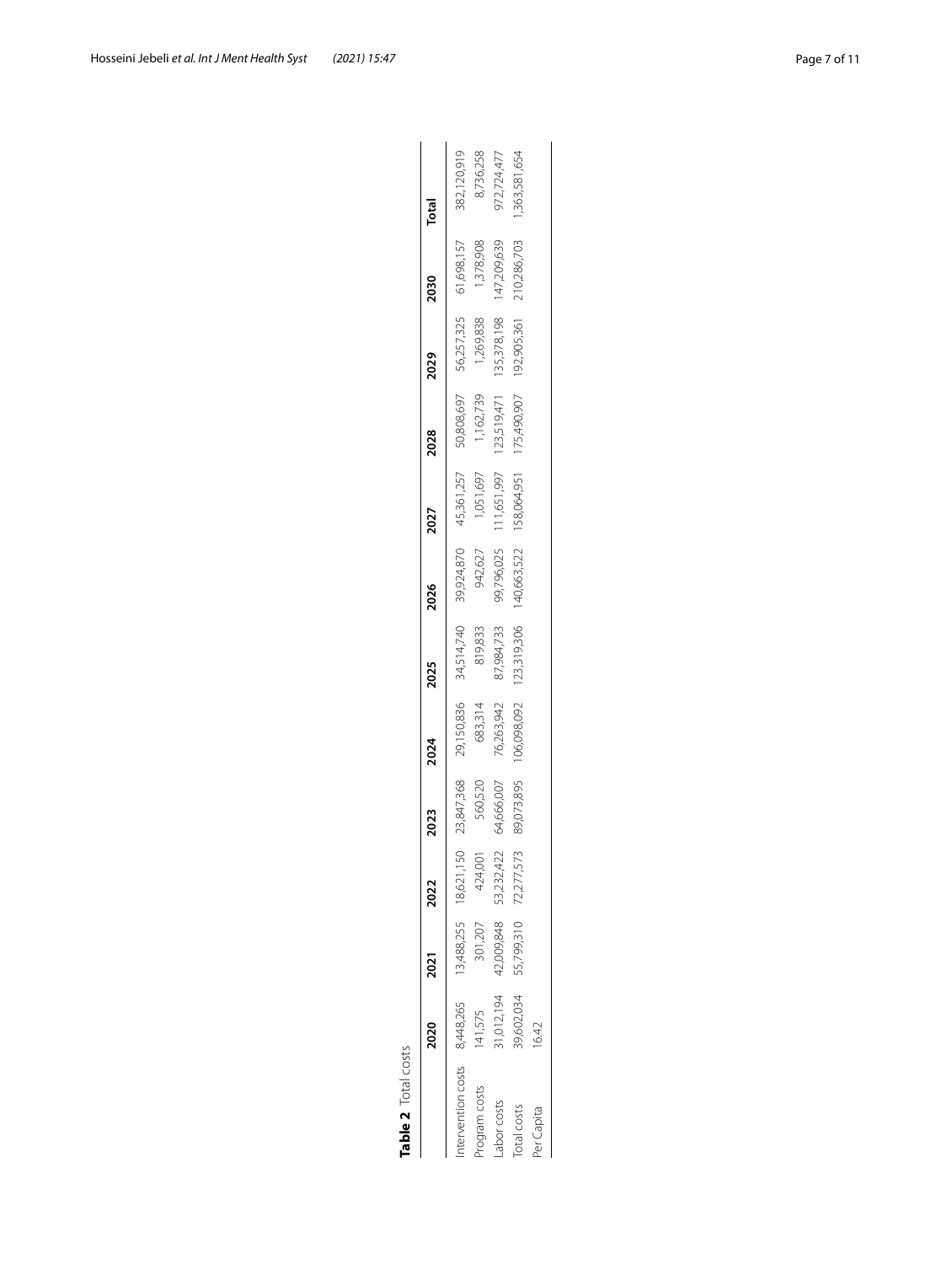| Impact scale up | 2020 | 2021   | 2022   | 2023        | 2024   | 2025         | 2026    | 2027    | 2028    | 2029    | 2030    | Total    |
|-----------------|------|--------|--------|-------------|--------|--------------|---------|---------|---------|---------|---------|----------|
| Depression      | 0    | 35.873 | 59.717 | 78.750      | 95.490 | 110.979      | 125,688 | 139.854 | 153.611 | 167.043 | 180.231 | .147.236 |
| Anxiety         | 0    | 8235   | 13.966 | 9.595       | 25.477 | 31.699       | 38.272  | 45.177  | 52,380  | 59.847  | 67.544  | 362,192  |
| Bipolar         |      | 4461   | 6371   | 7658        | 8660   | 9498         | 10.229  | 10.884  | 11.480  | 12.027  | 2.534   | 93,802   |
| Epilepsy        |      | 1691   | 3423   | 5199        | 7018   | 8879         | 10.774  | 2.698   | 14.645  | 16.610  | 18.588  | 99,525   |
| Total           | 0    | 50.260 | 83.477 | .202<br>-11 | 36.645 | 1.055<br>161 | 184,963 | 208.613 | 232.116 | 255.527 | 278.897 | ,702,755 |

<span id="page-7-0"></span>**Table 3** Healthy years gained

new service or expand an existing one. The coverage levels for all the interventions in each year are presented in Table [1](#page-5-0).

The total cost including both intervention and program costs for all interventions selected from the module of mental and neurological disorders are illustrated in Table [2](#page-6-0). To note, all the cost values were converted into the US dollars for ease of interpretation and comparison, but local currency values were used in the context of ongoing policy dialogue. The exchange rate was captured from the UN exchange rates in June 2020 which equals to 194,881 IRR.

As shown in Table [3](#page-7-0), the health impacts are calculated in terms of (healthy) LYs gained for 2020–2030, after adjusting the prevalence and incidence rates for each disorder in the NCD impact module. Depression has the biggest share in the health impact, as it is the most prevalent mental disorder in Iran. In total, **1,702,755** (healthy) LYs were expected to be gained via scalingup the program at national levels. Considering the total **1,363,581,654** US dollars cost, each (healthy) LY gained will cost around **801** US dollars.

In order to provide a sensivity analysis, we have examined three sets of scenarios changing the scale up patterns, investigating the lower and upper bound of Confdence Intervals (CIs) for prevalence and incidence rates and fnally changing the coverage levels.

As shown in the Table  $4$ , the cost per a healthy LY changes from 1199 US \$ in exponential pattern to 959 in linear one. Based on the health system development level in Iran, the front-loaded pattern, recommended for middle income countries, is selected and other scenarios are tested against it.

Then, in the next set of scenarios, the epidemiological data, obtained from GBD estimates, were changed using the CIs of reported prevalence and incidence rates resulting in a range of 794 to 807 US dollars per each healthy LY gained.

Finally, we have examined diferent coverage levels as the main driver for costs and impacts. In the scenario "Coverage 1", we have changed the existing coverage of basic interventions from 40 to 50% while in the "Coverage 2" scenario the target level for intensive care was adjusted

for 40% instead of 30% in base case scenario. Moreover, in the scenario "Coverage 3" the target level for the basic package were reduced considering 60% level of coverage.

Based on the WHO criteria  $[21]$ , all of these values ranged from 724 to 1199 US \$ obtained through eight different scenarios were considered as cost-efective.

# **Discussion**

In the face of large and increasing burden of mental diseases and treatment gaps existing in Iran, a new sociomental health service model was introduced to the mental health system of this country. This program, available in PHC settings, could signifcantly contribute to achieving the goals of the UHC for the MNS disorders in terms of financial protection and service provision. This study was further concerned with informing national policy-makers about resource needs and costs of scalingup such mental health services in national level.

The OHT methodology used by Chisholm  $[12]$  $[12]$  was followed in this study. In comparison with their estimation for fve LMICs, the results of this study indicated that the resource needs for scaling-up mental health services did not need to be substantial. Although diferences in health system development, service packages, and costing requirements make it much difficult to compare results between various countries in such studies, the cost estimated here for Iran in the base case scenario was 801 US dollars in terms of cost per (healthy) LY gained. This value was far less than what was estimated for South Africa, around 18,000 US dollars, whose per capita income was comparable to that of Iran as a middle-income country. This estimation was somehow analogous to that of India with 761 US dollars per (healthy) LY gained from scalingup their mental health program  $[12]$  $[12]$ .

In another cost-efectiveness analysis of an essential mental health intervention package in Nigeria [\[22](#page-10-20)], the cost per each DALY averted for a package of care including depression, schizophrenia, epilepsy, and hazardous alcohol use was estimated 320 US dollars. In addition, the study of cost-efectiveness of the Mental Health and Development model for schizophrenia-spectrum and bipolar disorders in rural Kenya [[23\]](#page-10-21) estimated the cost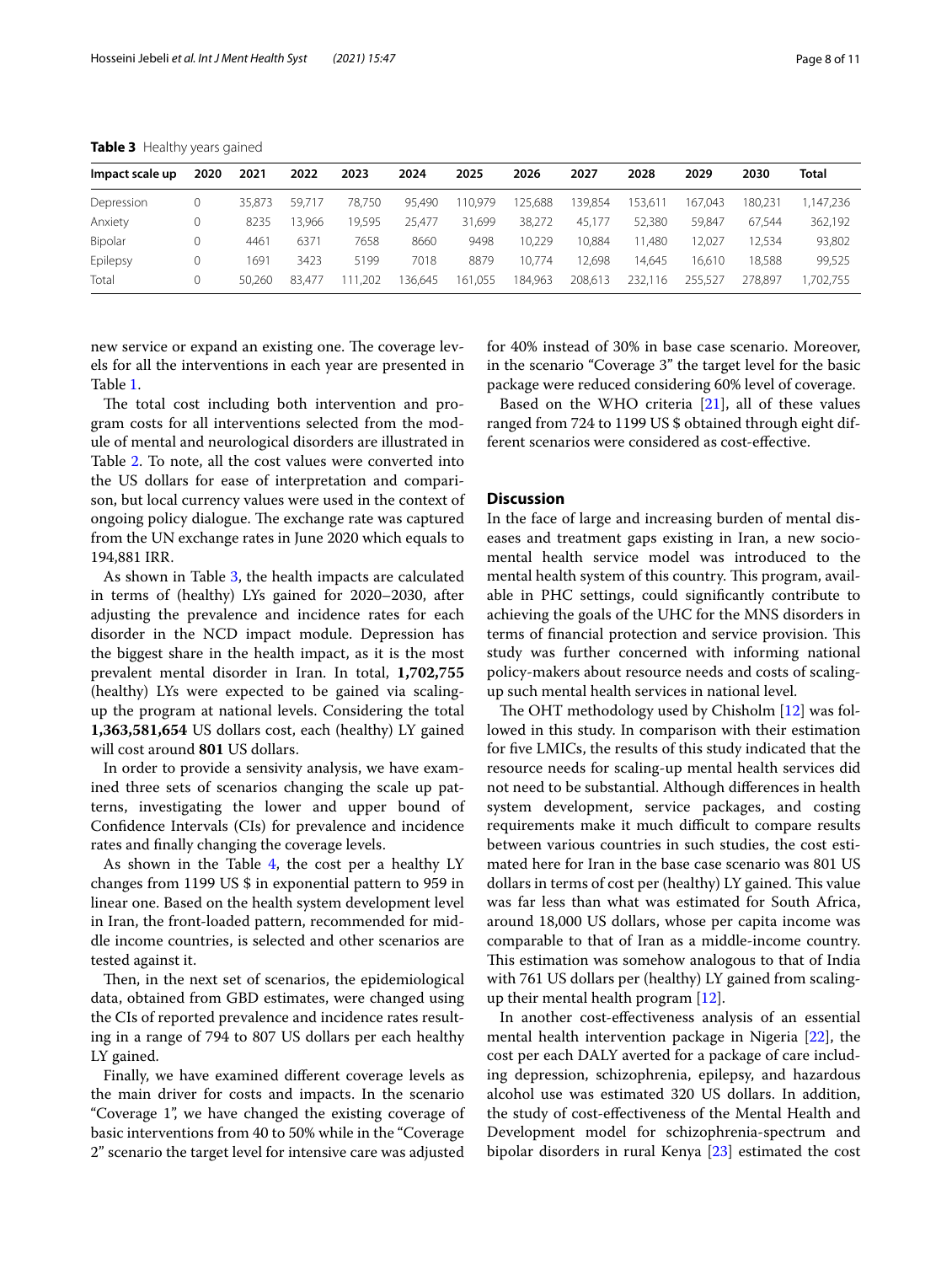| <b>Scenarios</b>                                      | <b>Base case (front</b> | Scale up pattern |               | Epidemiologic data CIs |               | <b>Expected coverage levels</b> |               |               |
|-------------------------------------------------------|-------------------------|------------------|---------------|------------------------|---------------|---------------------------------|---------------|---------------|
|                                                       | loaded)                 | Exponential      | Linear        | Lower                  | Upper         | Coverage 1                      | Coverage 2    | Coverage 3    |
| Intervention<br>costs                                 | 382,120,919             | 390,611,079      | 387,772,875   | 305,783,940            | 476,662,810   | 392,627,220                     | 448,247,779   | 372,911,819   |
| Program costs                                         | 8,736,258               | 8,736,258        | 8,736,258     | 8,736,258              | 8,736,258     | 8,736,258                       | 8,736,258     | 8,736,258     |
| Labor costs                                           | 972,724,477             | 994,357,774      | 987,228,401   | 778,324,069            | 1,213,512,516 | 1,014,058,490                   | 1,065,250,321 | 934,160,222   |
| Total costs                                           | 1,363,581,654           | 1,393,705,112    | 1,383,737,535 | 1,092,844,267          | 1,698,911,584 | 1,415,421,968                   | 1,522,234,357 | 1,315,808,299 |
| Impact scale up                                       |                         |                  |               |                        |               |                                 |               |               |
| Depression                                            | 1,147,236               | 753,131          | 957,688       | 934,294                | 1,403,864     | 1,105,159                       | 1,439,832     | 1,105,371     |
| Anxiety                                               | 362,192                 | 282,307          | 324,450       | 316,006                | 418,867       | 310,894                         | 435,672       | 311,346       |
| Bipolar                                               | 93,802                  | 38,658           | 67,133        | 65,494                 | 130,647       | 93,802                          | 128,165       | 93,802        |
| Epilepsy                                              | 99,525                  | 88,300           | 94,216        | 61,126                 | 150,542       | 65,234                          | 99,525        | 65,716        |
| Total impact                                          | 1,702,755               | 1,162,396        | 1,443,487     | 1,376,920              | 2,103,920     | 1,575,089                       | 2,103,194     | 1,576,235     |
| Cost per a<br>healthy LY<br>(US <sub>5</sub> )        | 801                     | 1199             | 959           | 794                    | 807           | 899                             | 724           | 835           |
| Cost per a<br>healthy LY<br>(Intl \$/PPP<br>adjusted) | 7714                    | 11,548           | 9236          | 7647                   | 7772          | 8658                            | 6973          | 8042          |

#### <span id="page-8-0"></span>**Table 4** Sensivity analysis

of a DALY averted around Int \$727 from the health system perspectives.

In a more recent study in Ethiopia, a cost-efectiveness analysis about scaling-up essential neuropsychiatric services for treatments of depression, schizophrenia, bipolar disorder and epilepsy were performed [\[24\]](#page-10-22). Based on the results of this study, treatment of epilepsy with a frstgeneration antiepileptic drug is the most cost-efective treatment (US \$321 per DALY adverted). Treatments for depression have mid-range values compared with other interventions (US \$457–1026 per DALY adverted). Treatments for schizophrenia and bipolar disorders are least cost-efective (US \$1168–3739 per DALY adverted). Generally, the cost of bipolar and schizophrenia treatments are two or three times higher than that of depression and epilepsy which often don't need hospitalization and specialist services.

In the present study, through examining diferent scenarios, it was shown that achieving more coverage level in new socio-mental health in terms of increased level of intensive care package (increasing the expected level from 30 to 40%) could signifcantly reduce the cost per each (healthy) LY gained from 801 US \$ in base case compared to 724 US \$ in respective scenario. It means that by expanding this new service model aimed at urban population, more (healthy) LY will be gained and the cost per each (healthy) LY will decrease. Comparisons made between diferent scenarios show that introduction of this new service model in urban areas is cost-efective while the basic package of care is well-developed in rural areas. It is noteworthy that all the health gains based on the base case would cost 16.4 US dollar per capita in the next 10 years from the health system perspective which is not substantial compared to the health expenditure per capita equal to 484 US dollars as for 2018 [\(https://data.](https://data.worldbank.org/indicator/SH.XPD.CHEX.PC.CD?locations=IR) [worldbank.org/indicator/SH.XPD.CHEX.PC.CD?locat](https://data.worldbank.org/indicator/SH.XPD.CHEX.PC.CD?locations=IR) [ions](https://data.worldbank.org/indicator/SH.XPD.CHEX.PC.CD?locations=IR)=IR) and can in turn greatly increase the access to the mental health care by citizens and is considered an important step forward in order to achieve universal health coverage in mental health. In addition, as reported in an economic analysis study [\[25](#page-10-23)] based on the unit costs of this program in the pilot level, considering 116,570 people in order to be screened and treated within this model, the per capita cost was estimated 5.56 US dollar which seems comparable to our estimation as we did a prospective estimation in the national level for the next 10 years considering infation rate.

Furthermore, based on 2014 atlas of mental health  $[26]$  $[26]$  $[26]$ , the per capita mental health cost in Iran is reported 1.73 US dollars while in the same year the health expenditure per capita equals to 432 US dollars. This figure demonstrates how neglected is the mental health sector and how this new service model could contribute to greater access and improved mental health with relatively small amount of funds.

Furthermore, based on the WHO criteria for costeffectiveness threshold  $[21]$  $[21]$ , cost per (healthy) LY gained (i.e., DALY averted) was considered very costefective if it was less than a gross domestic product  $(GDP)$  per capita in a specified country. The estimation of 801 US dollars (7714 Intl dollars) per (healthy) LY gained through the scaling-up period of the new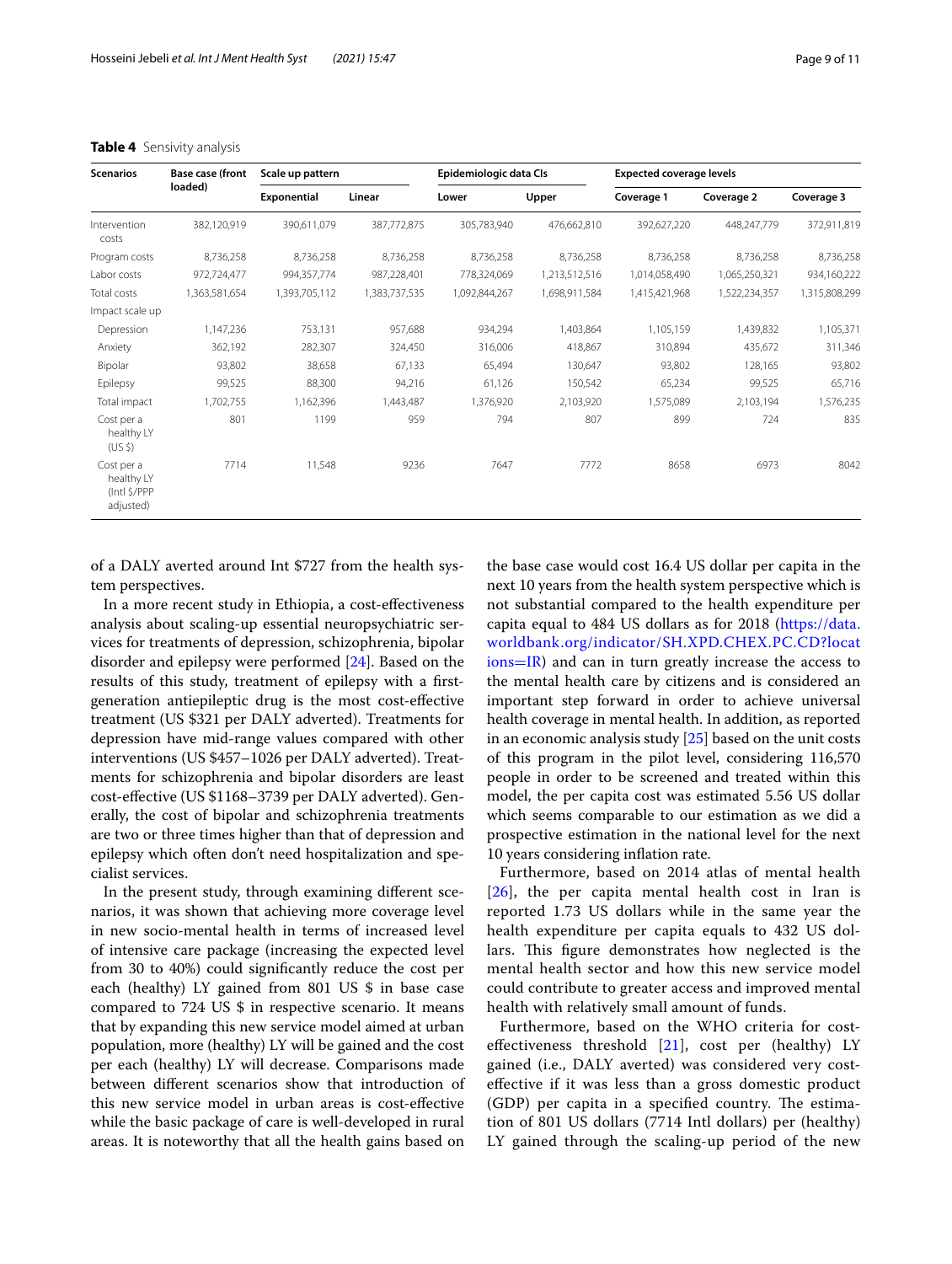socio mental health care could be regarded cost-efective as well given the GDP per capita of 5550 US dollars (12,937 Intl dollars) for Iran in 2018 (2019) [\(https://](https://data.worldbank.org/indicator/NY.GDP.PCAP.PP.CD?locations=IR) [data.worldbank.org/indicator/NY.GDP.PCAP.PP.CD?](https://data.worldbank.org/indicator/NY.GDP.PCAP.PP.CD?locations=IR) [locations](https://data.worldbank.org/indicator/NY.GDP.PCAP.PP.CD?locations=IR)=IR).

Therefore, the health returns on such an investment are substantial. Such information on the costs and health impacts of scaling-up could further provide important evidence that could be used in dialogues with health planners and policy-makers at the national level, particularly in the context of increased policy attention to the rising burden of mental and neurological disorders.

The estimates reported herein additionally represented an initial set of projections, based on national available evidence and informed inputs of local experts; however, such estimates are subjected to further discussions, reviews, and revisions as planning cycles and political processes are evolving. New projections will be accordingly prepared in the light of changes to policies and plans, such as revised target coverage levels or lengthened implementation periods.

# **Conclusion**

Mental health budget in Iran equals to about three percent of total health expenditure while the mental health cost per capita is estimated to be 1.73 US dollar [[5,](#page-10-4) [26](#page-10-24)], which are relatively low considering the share of the MNS disorders in the national burden of diseases. The results of current study showing the cost of 16.4 US dollar for scaling up this comprehensive mental health service model besides previous studies (19, 25) reporting 5.56 US dollar per each person, can convince high-level policy-makers to increase the share of mental health budget accordingly. Using the OHT strategic planning refecting on the expected health gains and the associated costs, could help policy-makers with evidenceinformed policy- making to prioritize cost-efective interventions and to improve allocative efficiency. The present study provided a timely analysis as the Department of Mental Health in Iran sought to implement an ambitious plan of mental health scaling-up across the country, collaborating with the MOHME and the Ministry of Interior. Therefore, this work could make a useful contribution to state-level deliberations on the implementation of this plan at national level. Expanding such works beyond the mental health to all non-communicable diseases (NCDs) and making comparisons within and between specifc packages of cares can be thus great evidence while the programs are developing at diferent departments aimed to be scaled-up at national and subnational levels.

# **Limitations**

Working with the OHT through diferent modules can be a challenging job with hundreds of parameters to be revised and updated. A broad concern is also related to the available national evidence on a number of domains. These include epidemiological data on the burden of the MNS disorders, extent of current coverage and expenditure, as well as evidence base for locally adapted cost-efective interventions. While regional and global default estimates are available, the tool developers strongly encourage updating parameters with national estimates.

To update the prevalence and incidence rates, the GBD estimates were accordingly used as the last national mental health survey of Iran did not include estimates on the incidence rates while the prevalence rates had been also limited to major depression and anxiety. In case of cost-efectiveness of interventions and transition rates (e.g., remission and mortality rates), the default OHT rates were employed, since there were no national estimates or even studies investigating such parameters.

#### **Abbreviations**

UHC: Universal health coverage; YLL: Years of (healthy) life lost; GBD: Global Burden of disease; LMICs: Low and middle income countries; US: United States; NIMH: National Institute of Mental Health; PHC: Primary health care; MNS: Mental, neurological, and substance use; CMHC: Community-based mental health centers; MOHME: Ministry of Health and Medical Education; OHT: One health tool; WHO: World Health Organization; UN: United Nations; DALYs: Disability-adjusted life years; mhGAP: Mental health gap action program; HIS: Health information system; CIs: Confdence intervals; NCDs: Non-communicable diseases.

#### **Acknowledgements**

This study is part of the PhD thesis by Ms. Seyede Sedighe Hosseini Jebeli supported by Iran University of Medical Sciences with grant number IUMS/ SHMIS/1397-2-37-12423. We would also like to express our sincere gratitude to Mr Vahab Asl Rahimi, Director of Mental Health of east Azarbaijan Province Health center, and Mrs Azam Hemmati, Expert of Mental Health and all colleagues in Tabriz University of Medical Sciences who supported us both technically and administratively in order to collect data to accomplish this project.

#### **Authors' contributions**

SHJ have proposed the topic and the study was designed by SHJ and AR. The study protocol was fnalized in collaboration with MML and AH. The epidemiological data was gathered by SHJ, MML and AH while SHJ, AR and BD accomplished the costing part. The data were analyzed by SHJ and then critically interpreted by AR, MML and AH. SHJ drafted the paper and all authors reviewed it accordingly and have provided their input. All authors read and approved the fnal manuscript.

#### **Funding**

This study is supported fnancially by Iran University of Medical Sciences and is also approved by the ethical committee of the university under the research ethic code: IR.IUMS.REC.1397.050.

#### **Availability of data and materials**

The datasets used and/or analyzed during the current study are available from the corresponding author on reasonable request.